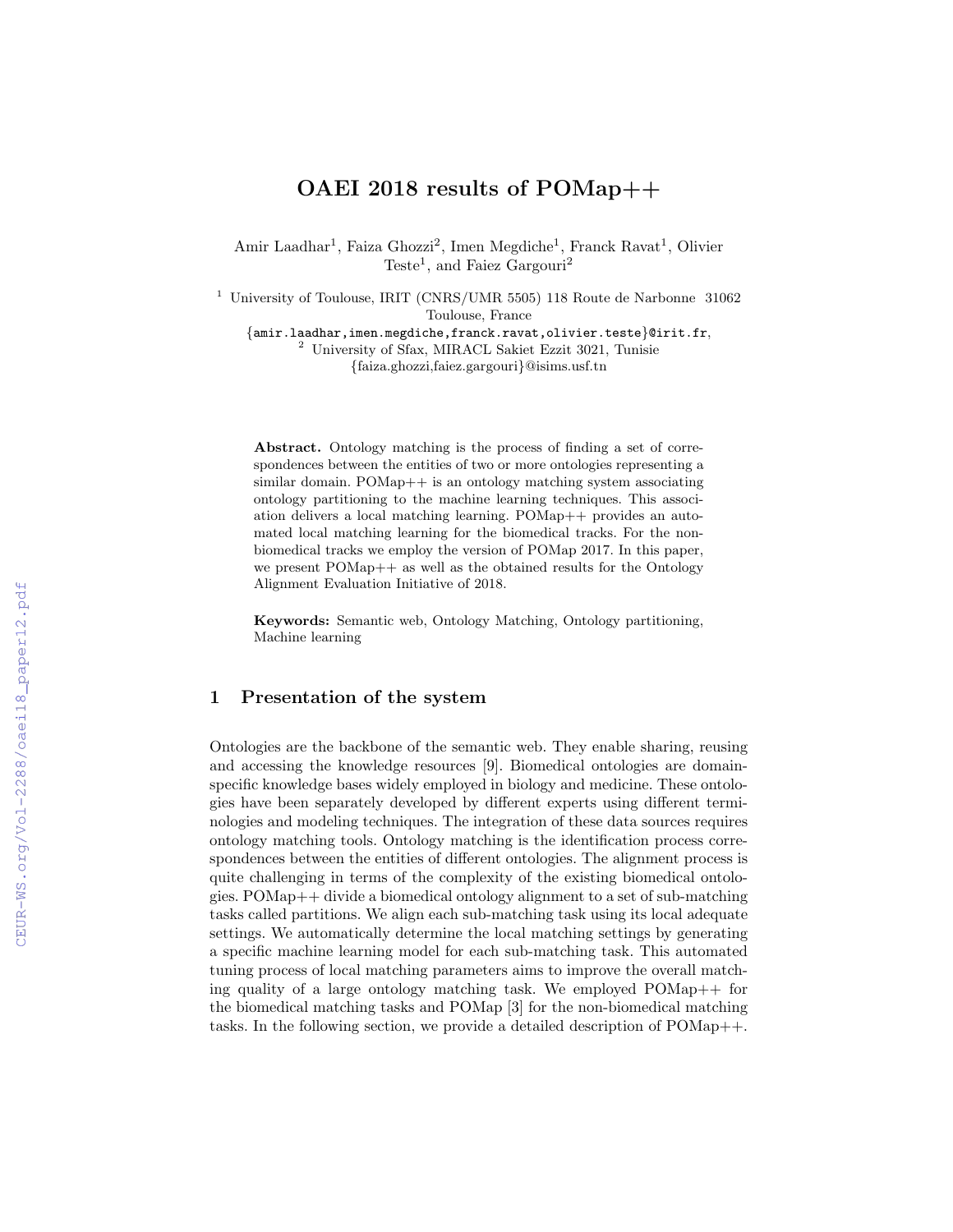### 1.1 State, purpose, general statement

### 1.2 Specific techniques used

The workflow of POMap++ for our second participation in the OAEI comprises four main steps, as flagged by the figure 1: Input ontologies indexing and loading, input ontologies partitioning, local matching learning and output alignment generation. The first and the last step are the same as in the last version of POMap [3]. In the second step, we define the pair of similar partitions between the two input ontologies. In the third step, we apply machine learning techniques in order to align every identified pair of similar partitions. In the following, we detail each of the four steps.



Fig. 1. The architecture of POMap++.

### Step 1: Input ontologies indexing and loading

The first step of the ontology indexation and loading is the pre-processing task. We pre-process the annotations of the two input ontologies by applying the Porter stemming [8] as well as the stop word removal process. We also remove the special characters. These indexes are stored along with the structure of the input ontologies. The structural indexing is responsible for representing the relationships between entities. Then, during the third task, the indexed data structures are loaded into the next step of POMap++.

### Step 2: Input ontologies partitioning

We divide an ontology into a set of partitions using the hierarchical agglomerative clustering [5] approach. This approach does not take as input the required number of partitions. The hierarchical agglomerative clustering algorithm receives as input structural similarity scores between all the entities of an input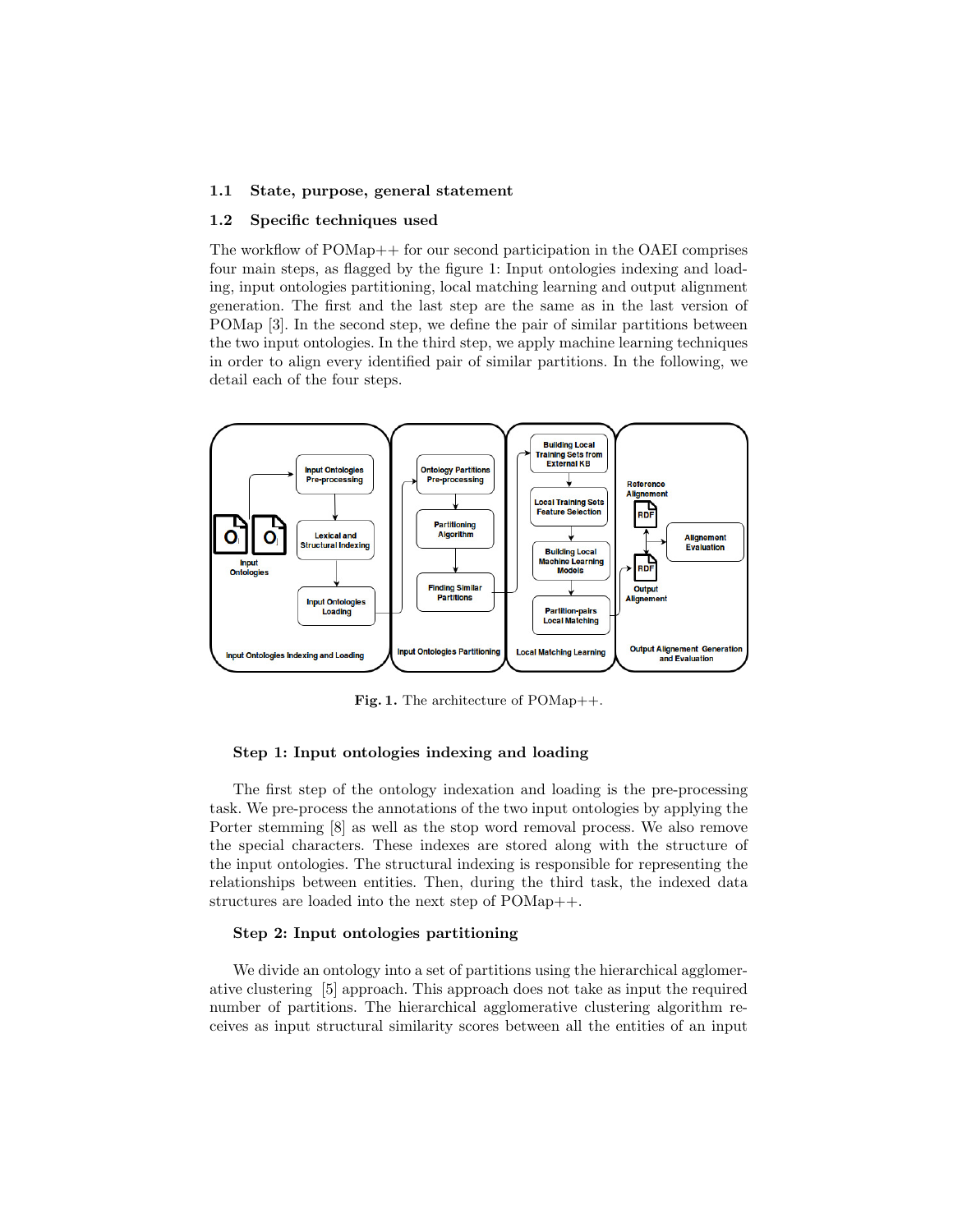ontology. We compute the structural similarity between the entities of a single ontology according to the following Definition. The Definition 1 is inspired by Wu and Palmer [10] similarity measure.

Definition 1 (Structural similarity between entities). We compute the structural similarity between all the entities in one ontology according to the Equation 1. For a given two entities  $e_{i,x}$  and  $e_{i,y}$  of an ontology  $O_i$ , lca is their lowest common ancestor. Dist $(e_{i,x},lca)$  represents the shortest distance between  $e_{i,x}$  and lca in terms of number of edges. Dist $(e_{i,y},lca)$  denote the distance between  $e_{i,y}$  and lca. Dist $(r_i, lca)$  is the distance between the root  $r_i$  and lca.

$$
StrcSim(e_{i,x}, e_{i,y}) = \frac{Dist(r_i, lca) \times 2}{Dist(e_{i,x}, lca) + Dist(e_{i,y}, lca) + Dist(r_i, lca) \times 2}
$$
(1)

### Step 3: Local Matching learning

Due to the high complexity of biomedical ontologies, no single syntactic similarity measure can effectively all the syntactic heterogeneity of a matching task. Therefore, for each local matching task, we construct its specific machine learning model. The training set of every local learning model is not based on any reference alignments. We automatically construct a supervised training set for each local matching task of the set of local matchings. These training sets serve as the input for each local machine learning model. After identifying the partitions for each ontology, we find the set of similar partitions between the two input ontologies using a set of anchors. The existing works retrieve labeled data either from the reference alignment or by creating it manually. However, the reference alignment commonly does not exist. We derive each local training set by cross-searching the entities of a local matching with the existing biomedical knowledge bases like Uberon. Since we are dealing with biomedical ontologies, anchors are extracted by cross-searching the input ontologies with the available external biomedical knowledge bases (KB) such as the Unified Medical Language System (UMLS) Metathesaurus [1], Medical Subject Headings (MeSH) [4], Uberon [6] and BioPortal [7]. For instance, UMLS integrates more than 160 biomedical ontologies. In our case, we cross-search the two input ontologies with the Uberon ontology to derive the set anchors. We employ the-state-of-the art syntactic similarity measures<sup>3</sup> as features. The labeled data of the training set is usually hard to acquire. We apply the wrapper feature selection [2] method over the resulted local training sets. This technique selects the subset of the most effective and suitable features for each local training set. Therefore, each local matching task has its specific similarity measures. Then, we build a local machine learning model for each local matching task. The entities of each local matching task are classified using their specific machine learning model. This local learning model aligns the input entities based on the adequate matching parameters.

### Step 4: Output alignment generation

<sup>3</sup> https://git.io/fNvqt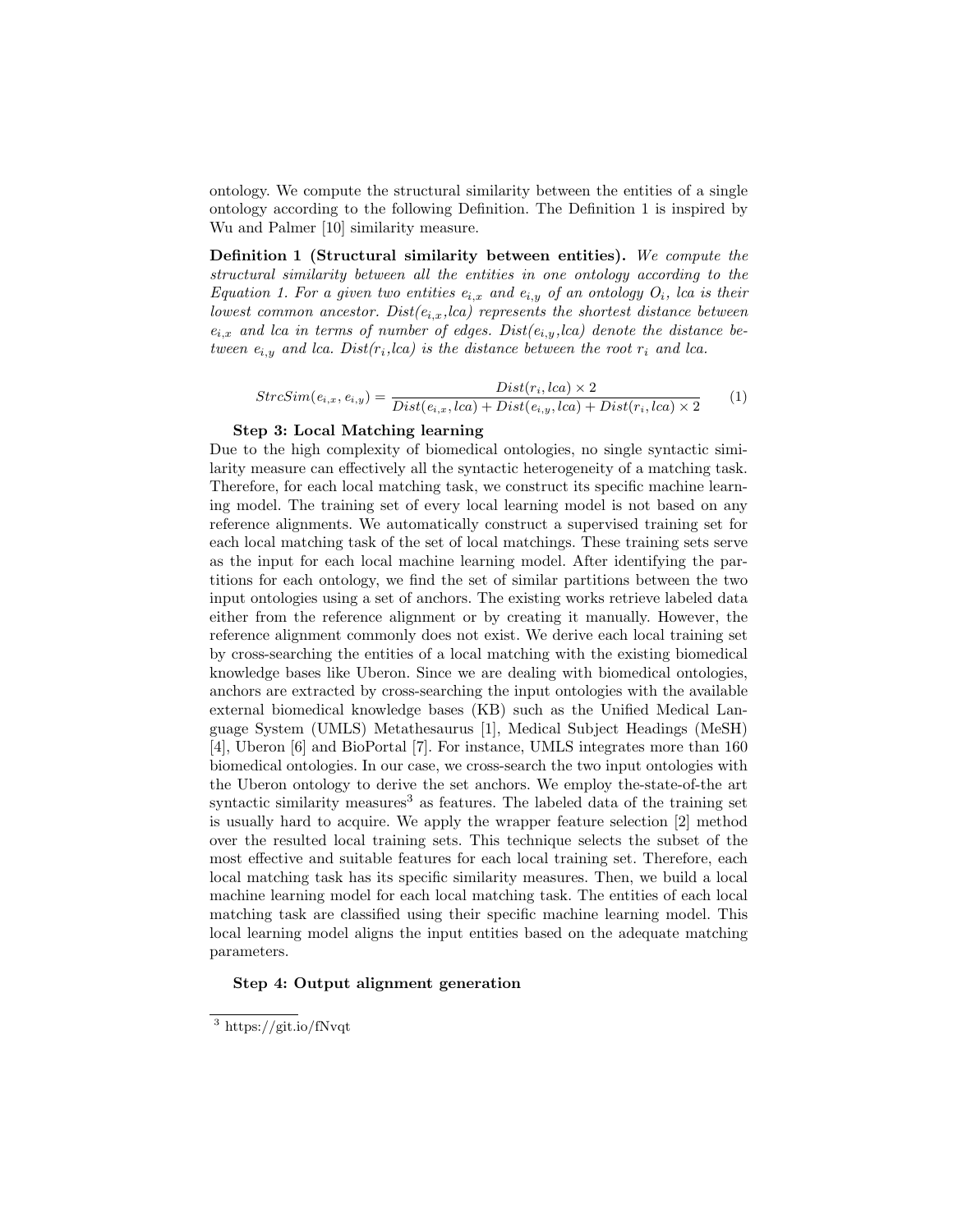The generated correspondences for every local matching task  $lm_{i,j,q}$  are unified to generate the final alignment file for the whole ontology matching task. The alignment file is compared to the reference alignment to evaluate the overall result accuracy.

# 2 Results

#### 2.1 Anatomy

The Anatomy track consists of finding the alignments between the Adult Mouse Anatomy and the NCI Thesaurus describing the human anatomy. The evaluation was run on a server coupled with 3.46 GHz (6 cores) and 8GB of RAM. Table 1 draws the performance of POMap++ compared to the five top matching systems. Our matching system achieved the third best result for this dataset with an Fmeasure of 89.7%, which is very close to the top results. The remaining challenge is to speed up the execution time by applying more optimizations. We also target the improvement of precision value for our next participation in the OAEI.

### 2.2 Disease and Phenotype

This track is based on a real use case in order to find alignments between disease and phenotype ontologies. Specifically, the selected ontologies are the Human Phenotype Ontology (HPO), the Mammalian Phenotype Ontology (MP), the Human Disease Ontology (DOID) and the Orphanet and Rare Diseases Ontology(ORDO). The evaluation was run on an Ubuntu Laptop with an Intel Core i9-8950UK CPU @ 2.90GHz x 12 coupled with 25Gb RAM. POMap++ succeeded to complete tow tasks HP-MP and DOID-ORDO. POMap produced 1502 mappings in the HP-MP task associated with 214 unique mappings. Among the eight matching systems, POMap++ achieved the fifth highest F-measure with an F-Measure of 69.9%. In the DOID-ORDO task, POMap generated 2563 mappings with 174 unique ones. For this task, POMap++ obtained an F-Measure of 84.5% being the third best result for this track.

### 2.3 LargeBio

This tracks aims to find the alignment between three large ontologies: Foundational Model of Anatomy (FMA), SNOMED CT, and the National Cancer Institute Thesaurus (NCI). Among six matching tasks between these three ontologies, POMap++ succeeded to perform the matching between FMA-NCI (small fragments) and FMA-SNOMED (small fragments) with an F-Measure respectively of 88.9% and 40.4%. For the other tasks of the large biomedical track, POMap++ exceeded the defined timeout.